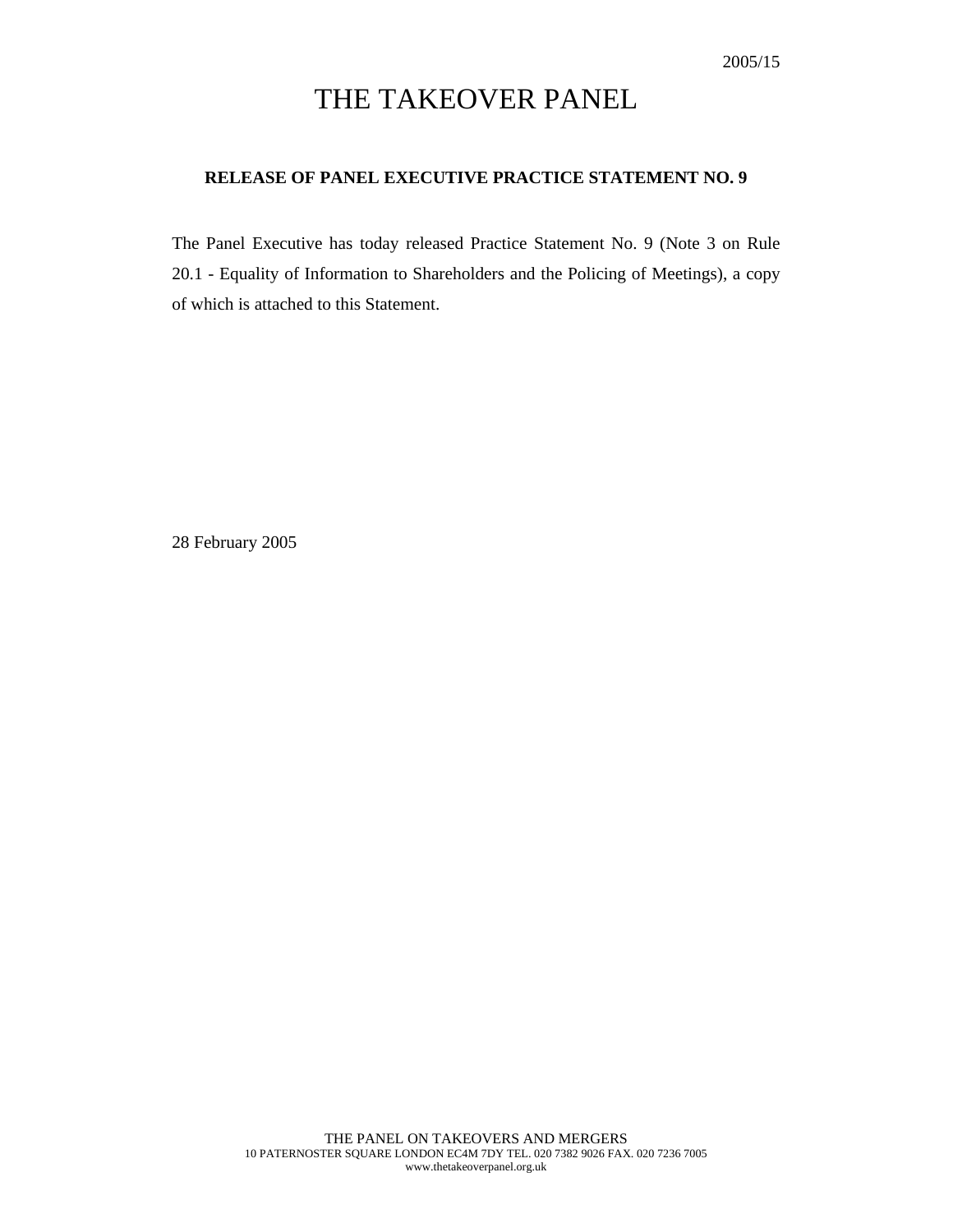## THE TAKEOVER PANEL

#### **PRACTICE STATEMENT NO. 9**

### **NOTE 3 ON RULE 20.1 – EQUALITY OF INFORMATION TO SHAREHOLDERS AND THE POLICING OF MEETINGS**

In 1989, a new provision (now Note 3 on Rule 20.1) was added to the Code which allowed meetings of representatives of the offeror or the offeree company (or their advisers) with shareholders of the offeror and offeree company and others to be held both prior to and during the offer period, provided that no material new information was released, no significant new opinions were expressed and the financial adviser or corporate broker to the offeror or offeree company attended the meeting and confirmed in writing to the Executive that these requirements had been met.

Note 3 on Rule 20.1 (the "Note") provides as follows:

"*… If … any material new information or significant new opinion does emerge at the meeting, a circular giving details must be sent to shareholders as soon as possible thereafter. …* 

*In the case of any meeting held prior to the offer period, the representative should confirm that no material new information was forthcoming and no significant new opinions were expressed at the meeting which will not be included in the announcement of the offer to be made under Rule 2.5, if and when such announcement is made. ...*".

The concept of equality of information to shareholders, as embodied in General Principle 2 of the Code, is of fundamental importance and it is for this reason that Rule 20.1 places restrictions on the conduct of meetings with shareholders and others both prior to and during an offer period.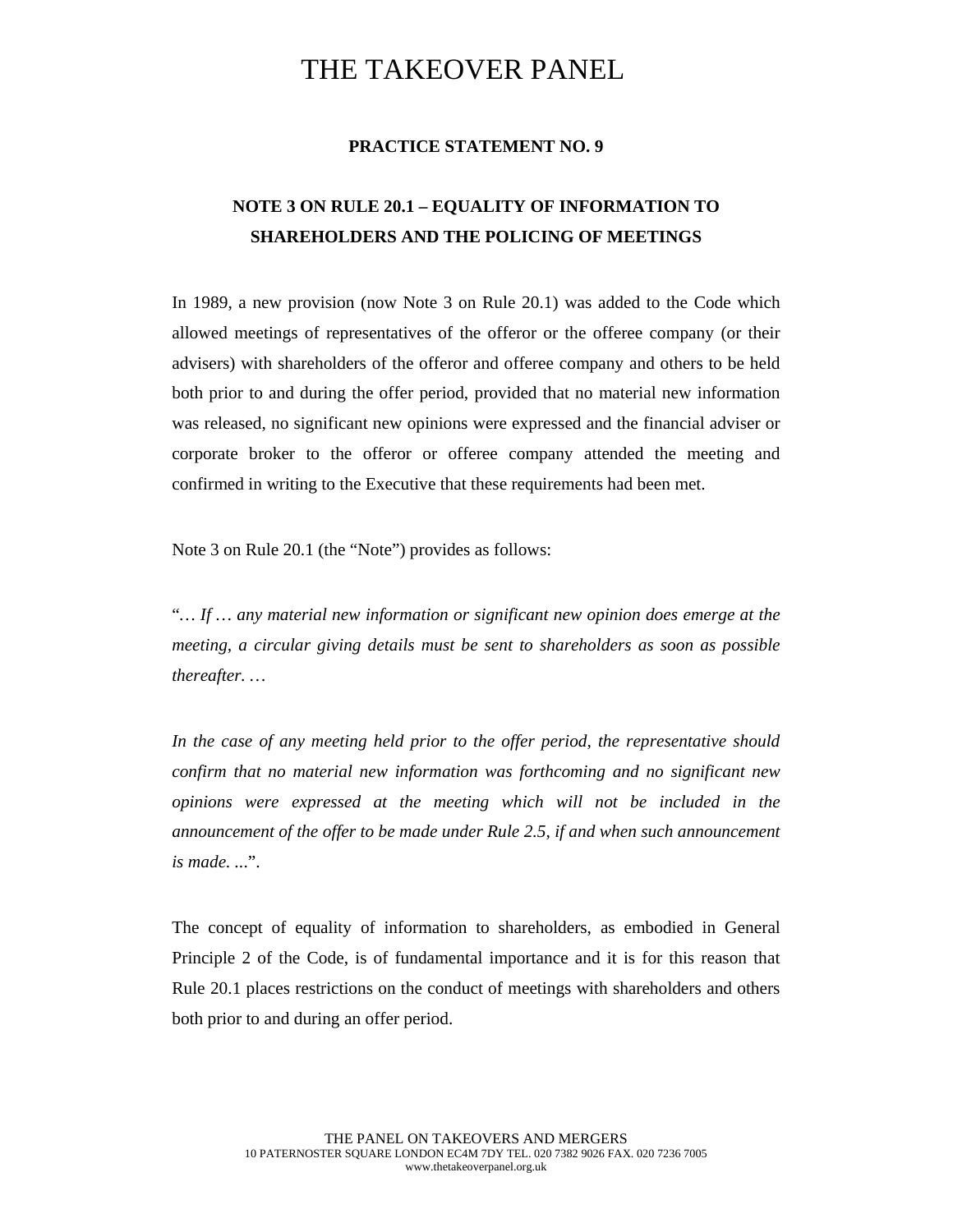Since the introduction of these provisions, the Panel has made a number of public statements regarding their application. Most recently, the Executive issued Practice Statement No. 1 on the application of Note 3 on Rule 20.1 which sets out the Executive's practice in applying the provisions of this Note to significant arguments made to selected shareholders, analysts and stockbrokers in support of or against an offer.

Following Practice Statement No. 1, a number of further questions have been put to the Executive regarding the application of the Note. In the light of this, the Executive wishes to make the following points regarding the application of Note 3 on Rule 20.1.

- 1. The requirements set out in the Note apply to all types of meetings, both formal and informal, other than meetings by chance.
- 2. Financial advisers and corporate brokers policing meetings are reminded that they are required to provide the Panel with the written confirmation referred to in the Note by no later than 12 noon on the business day following the meeting. Timely provision of the written confirmation is essential in order for the Panel to be satisfied that shareholders have had access to the same information in making decisions as to offer acceptance, voting and dealing in relevant securities during the offer period.
- 3. The letter of confirmation should be signed personally by an appropriate representative of the financial adviser or corporate broker who attended the meeting. Signature by a colleague on behalf of the financial adviser or corporate broker who attended the meeting is not acceptable.
- 4. Note 3 on Rule 20.1 draws a distinction between meetings held prior to the offer period and meetings held during the offer period. In the event that material new information has been forthcoming or significant new opinions have been expressed in meetings held prior to the offer period, the financial adviser or corporate broker will be required to confirm to the Panel that the information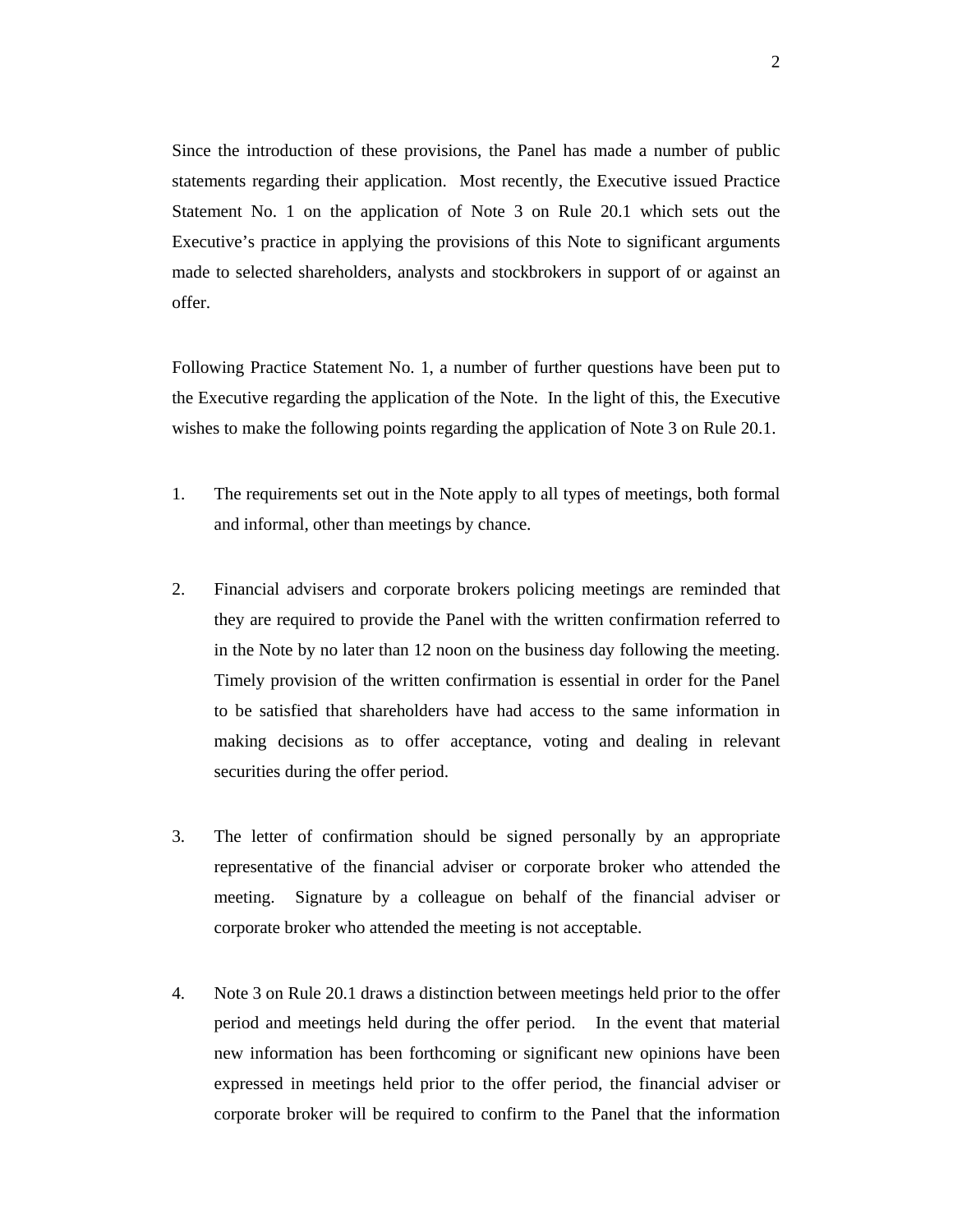and/or opinions will be included in the announcement to be made under Rule 2.5. If and when such announcement is made, advisers should take care to ensure that the relevant information and/or opinions are incorporated in the announcement.

- 5. In the case of meetings held during the offer period, in the event that material new information has been forthcoming or significant new opinions have been expressed, a circular giving details of such information or opinions will be required to be sent to shareholders as soon as possible thereafter. If, however, the meeting conducted during the offer period is held shortly before the announcement proposed to be made under Rule 2.5, the Panel may agree that, instead of a circular being despatched to shareholders, written confirmation is given to the Panel that the information and/or opinions will be included in the announcement to be made under Rule 2.5.
- 6. It is common practice for meetings to be held prior to the commencement of an offer period or prior to the publication of an announcement under Rule 2.5, for example, to gather irrevocable commitments, to ascertain the views of selected major shareholders or to procure financing commitments. In such cases, it is also common practice for the persons present at such meetings to be provided with written presentations. Advisers should take care to ensure that any material information or significant opinions contained in such presentations (or otherwise disclosed at such meetings) are confined to information and opinions which have already been made public. Where information or opinions are included in presentations the Panel is likely to regard the information as "material" or the opinions as "significant". Accordingly, any such new information and/or opinions would need to be published in a shareholder circular or included in the announcement to be made under Rule 2.5.
- 7. The tests as to whether any information or opinion is "new" and whether or not the information is "material" or the opinion "significant" have to be applied in the context of the circumstances of each case. The application of the tests of